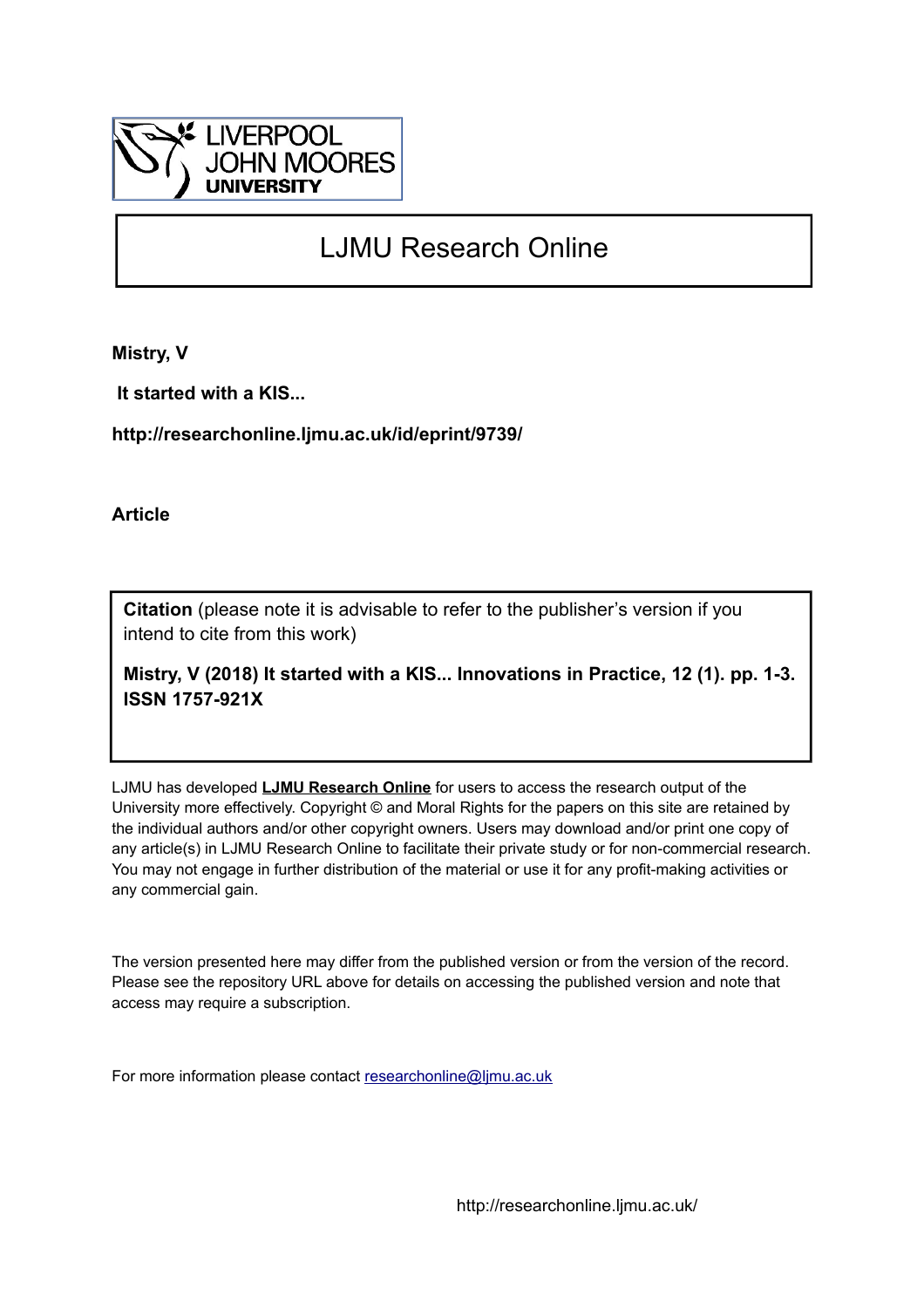## It started with a KIS…

## **Virendra Mistry**

*Teaching and Learning Academy, Liverpool John Moores University, Exchange Station, Tithebarn Street, Liverpool L2 2QP, UK*

Contact: v.mistry@ljmu.ac.uk

*I never thought it would come to this…* - Hot Chocolate

In Robert Troschitz's (2017) *Higher Education and the Student*, the universal and the particular sit side by side. In the universal sense of HE, the economic, liberal and social ideas that have structured discourse since 1945 are illuminated and, from this telescopic lens, Troschitz sends our vision plunging from huge vistas to focus on some fine detail. In this journey, one notices how the position of the student in terms of power has shifted. There are many points of departure but, for me, the KIS (Key Information Set), articulated in the 2011 White Paper *Higher Education: Students at the Heart of the System*, strikes me as one of those points of detail that have cast a particular shadow on us today, especially in relation to the subject-level TEF (Teaching Excellence and Student Outcomes Framework).

KIS accentuates the impression of 'students as consumers' and, with the Unistats website, invites comparisons of courses, where student satisfaction data has been the mainstay of the evidence. Using market

mechanisms, relying on student choice and HE provider competition to improve quality, and value-for-money is a vision that appears firmly set. In spite of the information available, a recent National Audit Office (2017) report noted how few students used this. However, since the report, there may be something of a game changer with prospective students able to review the average earnings (three years after graduating) from each course, courtesy of the Longitudinal Education Outcomes (LEO) dataset. How important is salary for the prospective student? Does this emphasis mask, or downplay, the other senses of 'being' (or wanting 'to be') in HE?

In a paper on 'student motivation' Graham Gibbs (2014) asserted that there are differing reasons why students go to university. Significantly, "[students] make judgement about the quality of teaching, in part in terms of the extent to which it helps them to achieve their goals" (p. 1). In addition to being 'vocational' or 'academic', students will have intrinsic or extrinsic orientations. Thus, an 'intrinsic vocational' orientation to studying medicine might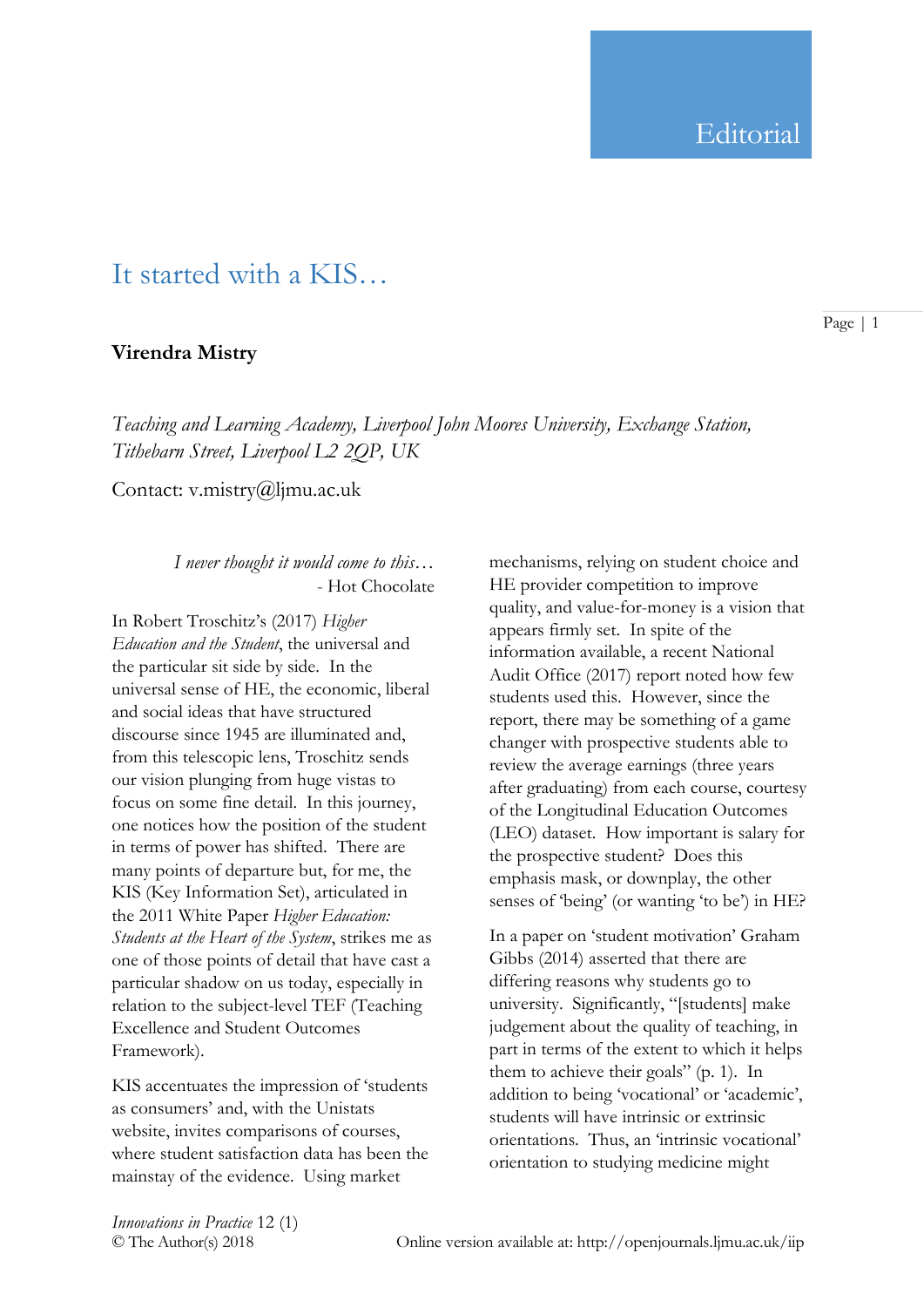involve wanting to become the best doctor and learning about medicine and learning practical skills to the greatest extent; an 'extrinsic vocational' orientation might involve simply wanting to qualify as a doctor, and being highly strategic in study behaviour (e.g. question spotting, opting in to modules with lower failure rates, and doing just enough to pass) (*ibid.*). Whilst acknowledging that students evolve in their orientations, the evidence suggests that "… this often involves a shift from intrinsic orientations to extrinsic orientations…" which Gibbs describes as "an indictment of HE and the opposite of what teachers aspire to achieve" (p. 4). How student aspirations are affected by the LEO dataset, has provoked many and merit careful monitoring. Jeffrey Sharkey (2018), Principal at the Royal Conservatoire of Scotland, commented: "From our experience, the personal satisfaction and the ability to work at what you love are far more important to our [Arts] graduates than their annual income."

When at university students can engage in a range of activities beyond the curriculum or, as Gibbs states, apply 'intrinsic personal' motivation, and becoming 'the best person one can be'. This might include engaging in volunteering which is the focus of Jan Murphy's Viewpoint paper. Universities are rethinking their responsibilities, engaging in learning beyond the classroom, developing discovery beyond the academic community, and service that benefits the public. This model of the institution as a 'civic university' captures the mutually beneficial engagement between the community, region or wider world and the university (Goddard et al., 2016).

In Amy Gerrard's paper, there is a nod to recent national and institutional initiatives to assist in embedding enterprise education in the curriculum. In an era of the 'portfolio career', where those graduates from subjects allied to the creative arts have had the highest engagement in business start-ups and freelancing, how can enterprise be encouraged in other subject areas? And, what form should these conversations take with both the student and the teacher?

This issue of *Innovations in Practice* has been released just after LJMU's Teaching and Learning Conference, where George Kuh (2018) wowed the audience with his take on 'high-impact educational practices' (HIPs). These are practices that have demonstrable, and significant, impact on student success. Charlie Smith takes up the theme of small group-working. This can be challenging to manage from both the perspective of the learner and tutor but careful preparation can reap positive results. Collaborative assignments and projects, and learning communities are two key HIPs.

Another HIP is study away or global learning – an educationally purposeful activity. Dhiya Al-Jumeily, Alastair Balchin, Laura Bishop, Alice Ferrebe and Padam Simkhada provide an overview of the value of staff and student international exchange, with reference to LJMU's internationalisation agenda. As a HIP, study abroad can broaden one's mind, increase understanding and appreciation of human differences.

*Innovations in Practice* reaches an audience well beyond LJMU. In a first for the journal, I am especially thankful to Phil Robinson-Self from the University of York, for providing personal and timely reflections on the role in-house teaching and learning journals